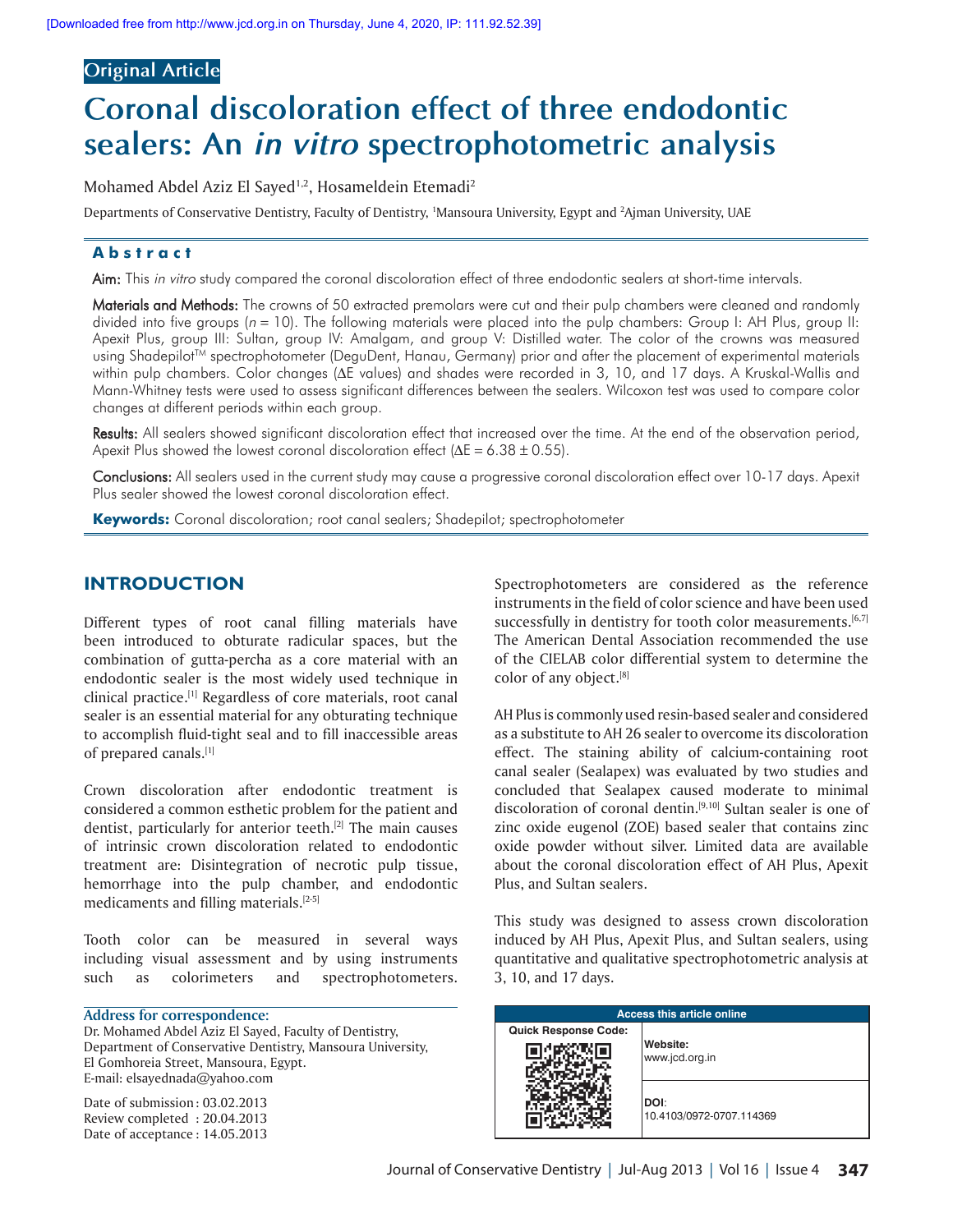EL Sayed and Etemadi: Coronal discoloration of endodontic sealers

# **MATERIALS AND METHODS**

#### **Samples preparation**

Freshly extracted human premolar teeth were used for the current study. The teeth were free of caries, cracks, restorations, and coronal stains. The roots were resected 3 mm below the cementoenamel junction using a diamond disc. The pulp chamber of each crown was mechanically cleaned using gates glidden drills and hand k-files and then irrigated with 3% sodium hypochlorite solution and 17% ethylenediaminetetraacetic acid (EDTA) solution (Pulp dent, Watertown, MA, USA). The specimens were then randomly assigned to three experimental and two control groups, 10 samples each.

Three endodontic sealers were tested [Table 1]: AH Plus™ (Group I), Apexit Plus™ (Group II), and Sultan™ (Group III). The sealers were mixed and placed into the pulp chambers via cervical access, using a Lentulo spiral filler (Dentsply Caulk, Milford, DE, USA). In the positive and negative control groups, pulp chambers were filled with amalgam and distilled water, respectively. The apical access of samples was sealed with a sticky wax and stored in an incubator for 7 days at 37°C.

#### **Tooth color measurements**

Shadepilot™ spectrophotometer (DeguDent, Hanau, Germany) was used to measure the color quantitatively and qualitatively [Figure 1]. The spectrophotometer was calibrated according to the manufacturer›s instructions before taking each reading and then carefully placed at right angle to buccal surface of the crown. The resulting shades were taken directly from the digital screen of spectrophotometer device and CIE L\*a\*b\* readings were taken using Degudent Shadepilot software version 3.01.10079. Pretreatment color shades and readings of the entire buccal surfaces were taken and considered as baseline data to which the subsequent readings at 3, 10, and 17 days were compared. The color difference  $(\Delta E)$ at each time interval was calculated according to the following formula:  $\Delta E = [(\Delta L^*)^2 + (\Delta a^*)^2 + (\Delta b^*)^2]^{1/2}$  where  $\Delta L$ is the difference in lightness calculated from differences in the L\* readings between two periods. This can be calculated for any period between baseline and at 3, 10, and 17 days.  $\Delta$ a and  $\Delta$ b refer to the difference in chroma and are also obtained in the same manner as for  $\Delta L$ . A  $\Delta E$  value equal or larger than 3.5 was considered a clinically perceptible color change.[11]

### **Statistical analysis**

Delta E ( $\Delta$ E) values were submitted to statistical analysis using SPSS program version 17.0 (SPSS Inc., Chicago, IL, USA). Descriptive statistics comprised calculation of means and standard deviations followed by Kruskal-Wallis and Mann-Whitney tests to assess significant differences between experimental root canal sealers at different times. Wilcoxon signed rank test was used to compare color changes at different periods within each experimental group. Results with *P* value less than 0.05 were considered statistically significant.

## **RESULTS**

Descriptive statistics of color changes (∆E) from baseline (before sealer placement) for all groups are presented in Figures 2 and 3 and Tables 2 and 3. The negative controls showed no evidence of discoloration at all time intervals ( $\Delta E < 1$  unit), while positive controls showed immediate discoloration ( $\Delta E > 3.5$  units) at 3 days which persisted with each time interval [Figure 2].

Comparison of the experimental groups (Groups I-III) regarding coronal discoloration (Kruskal-Wallis) results in significant differences  $(P < 0.05)$  [Table 2]. The results of Mann-Whitney test revealed that coronal discoloration at 17 days was significantly less for Apexit Plus (Group II) when compared to AH Plus and Sultan sealer  $(P<0.05)$ . As depicted in Table 3 and Figure 3, there is a progressive and significant color change (∆E) from days 3 to 17 within all experimental groups  $(P < 0.05)$ .

The differences in the mean color change that took place in all groups from 3 days to 10 days and 10 to 17 days are presented in Table 4. The highest significant color change from the days 3 to 10 was found in group III ( $\Delta E = 7.55$ ), and from the day 10 to 17 was found in group I ( $\Delta E = 3.63$ ). The shades recorded for

| Groups             | Material       | <b>Composition</b>                                                                                                                                                                                                                                                                                                       | Manufacturer                                 |
|--------------------|----------------|--------------------------------------------------------------------------------------------------------------------------------------------------------------------------------------------------------------------------------------------------------------------------------------------------------------------------|----------------------------------------------|
| Group I            | AH Plus        | Paste A (epoxy): Bisphenol-A epoxy resin, bisphenol-F epoxy resin, calcium tungstate,<br>zirconium oxide, Silica, Iron oxide pigments.<br>Paste B (amine): Dibenzyldiamine, aminoadamantane, tricyclodecane-diamine, calcium                                                                                             | Dentsply, DeTrey, Konstanz,<br>Germany       |
| Group II           | Apexit<br>Plus | tungstate, zirconium oxide, silica, silicone oil<br>Base: Calcium hydroxide/calcium oxide, hydrated collophonium, fillers and other auxiliary<br>materials (highly dispersed silicon dioxide, phosphoric acid alkyl ester).<br>Activator: Disalicylate, bismuth hydroxide/bismuth carbonate, fillers and other auxiliary | Ivoclar, Vivadent,<br>Liechtenstein, Germany |
| Group III $(n=10)$ | Sultan         | materials (highly dispersed silicon dioxide, phosphoric acid alkyl ester)<br>Powder: Zinc oxide, rosin, bismuth subcarbonate, barium sulfate, sodium borate anhydrous<br>Liguid: Allyguaiacol (eugenol)                                                                                                                  | Sultan Chemist, In.,<br>Englewood. N.J., USA |

**Table 1: Experimental groups and sealers used in the current study**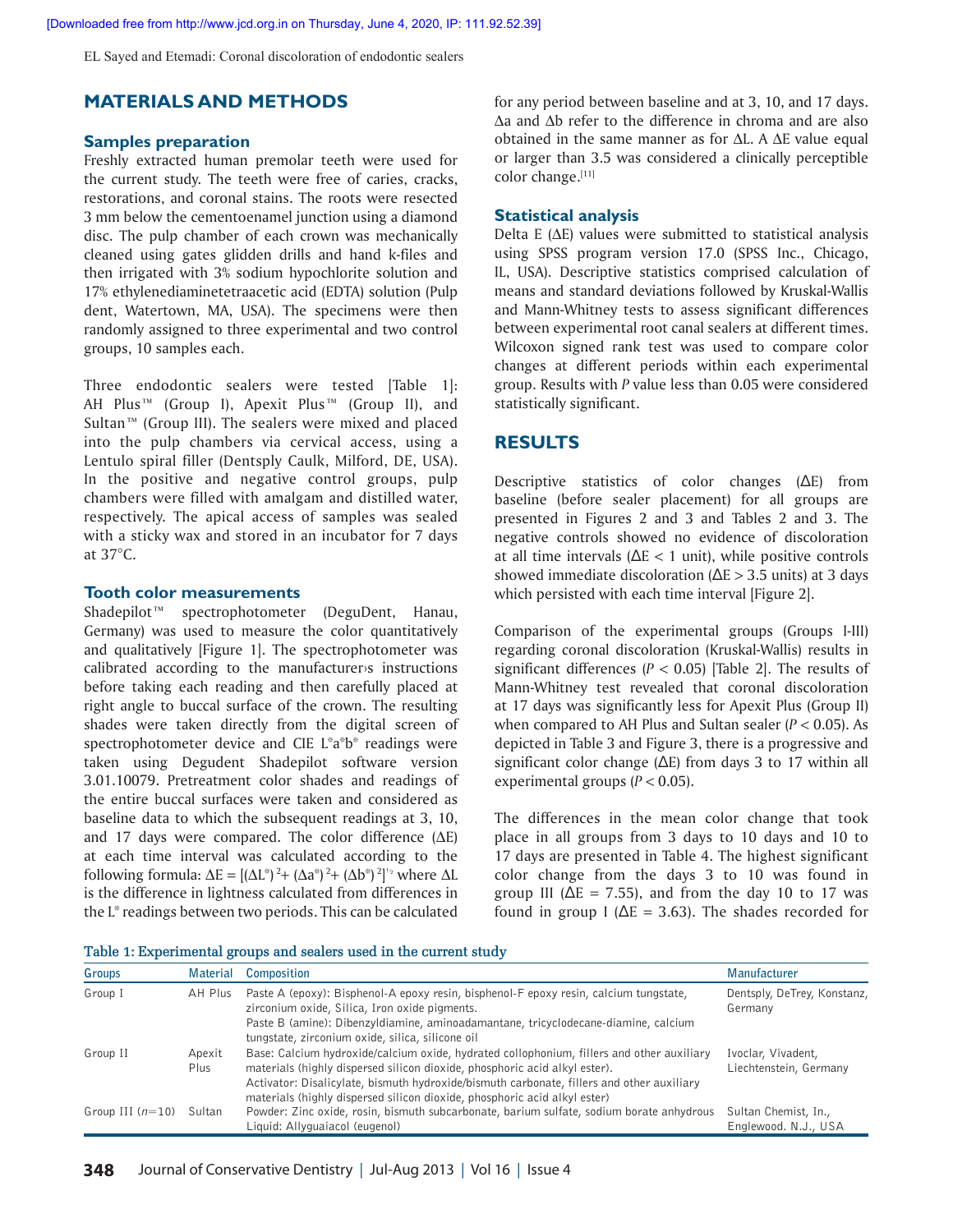

**Figure 1:** Degudent Shadepilot intraoral spectrophotometer



**Figure 2:** Mean color changes ( $\Delta E$  mean values) for overall buccal surfaces in all groups at 3, 10, and 17 days



**Figure 3:** Line graph demonstrating mean color changes (∆E mean values) induced by experimental sealers over time

overall buccal surfaces at different time intervals for all groups were presented in Table 5.

EL Sayed and Etemadi: Coronal discoloration of endodontic sealers

| Table 2: Comparison of overall color changes ( $\Delta E$ mean |  |
|----------------------------------------------------------------|--|
| values) of experimental groups at each time interval           |  |
|                                                                |  |

| Groups $(n=30)$ | $\Delta E$ values (mean $\pm$ SD) at different times* |                              |                              |  |  |
|-----------------|-------------------------------------------------------|------------------------------|------------------------------|--|--|
|                 | 3 days                                                | 10 days                      | 17 days                      |  |  |
| Group $1(n=10)$ | $0.37 \pm 0.10^a$                                     | $5.30 \pm 1.10^a$            | $7.80 \pm 0.96$ <sup>a</sup> |  |  |
| Group $2(n=10)$ | $0.86 \pm 0.20^b$                                     | $6.28 \pm 0.48^{\circ}$      | $6.38 \pm 0.55^b$            |  |  |
| Group $3(n=10)$ | $0.75 \pm 0.22^b$                                     | $7.56 \pm 3.17$ <sup>c</sup> | $8.58 \pm 2.97$ <sup>a</sup> |  |  |
|                 |                                                       |                              |                              |  |  |

\*Mann-Whitney test: Means with different superscript letter in the same column are significantly different (*P*<0.05), SD: Standard deviation

#### Table 3: Comparison of overall color changes ( $\Delta E$  mean **values) at all time intervals for each group**

| Time interval | $\Delta E$ values (mean $\pm$ SD) <sup>*</sup> |                              |                              |  |  |  |  |
|---------------|------------------------------------------------|------------------------------|------------------------------|--|--|--|--|
|               | Group I $(n=10)$                               | Group II $(n=10)$            | Group III $(n=10)$           |  |  |  |  |
| 3 days        | $0.37 \pm 0.10^a$                              | $0.86 \pm 0.20$ <sup>a</sup> | $0.75 \pm 0.22$ <sup>a</sup> |  |  |  |  |
| 10 days       | $5.3 \pm 1.10^b$                               | $6.28 + 0.48^b$              | $7.563 \pm 3.17^b$           |  |  |  |  |
| 17 days       | $7.80 \pm 0.96^{\circ}$                        | $6.38 \pm 0.55$ °            | $8.58 \pm 2.97$ °            |  |  |  |  |
|               |                                                |                              |                              |  |  |  |  |

\*Wilcoxon signed ranks test: Means with different superscript (a,b,c) letter of same column are significantly different (*P*<0.05), SD: Standard deviation

#### **Table 4: Comparison of differences in the mean overall**  color changes  $(\Delta E \text{ mean values})$  within observation **periods**

| Groups              | $\Delta$ E values at each time interval (Mean $\pm$ SD)* |                                 |                                       |  |  |  |
|---------------------|----------------------------------------------------------|---------------------------------|---------------------------------------|--|--|--|
| $(n=30)$            | 10 days<br>(baseline at 3 days)                          | 17 days<br>(baseline at 3 days) | 17 days $**$<br>(baseline at 10 days) |  |  |  |
| Group 1<br>$(n=10)$ | $5.43 \pm 1.038$ <sup>a</sup>                            | $8.18 \pm 0.56^a$               | $3.63 \pm 1.83$ <sup>a</sup>          |  |  |  |
| Group 2<br>$(n=10)$ | $6.16 \pm 0.13$ <sup>a</sup>                             | $6.21 \pm 0.18$ <sup>b</sup>    | $0.54 \pm 0.07^b$                     |  |  |  |
| Group 3<br>$(n=10)$ | $7.55 \pm 3.43^b$                                        | $8.55 \pm 3.12^a$               | $2.21 \pm 4.05^{\circ}$               |  |  |  |

\*Mann-Whitney test: Means with different superscript (a,b,c) letter in the same column are significantly different (*P*<0.05), SD: Standard deviation

# **DISCUSSION**

Ideal root canal sealer should have characteristics such as good adhesion, adequate seal, radiopacity, dimensional stability during setting, tissue tolerance, antibacterial effect, nonresolvability in tissue fluids and cause no discoloration for tooth structure.<sup>[12]</sup> The present study was conducted to evaluate the overall coronal discoloration effect of three of the most commonly used sealers. These sealers were AH Plus (resin-based sealer) which is a substitute for AH26, Apexit Plus (calcium hydroxide-based sealer) and Sultan (ZOE-based sealer). The literature review proved that these types of sealers have good sealing ability and good biocompatibility.[13,14]

Premolars crowns were used in the present study because of their reasonable wide pulp chambers that allow bulk placement of sealers. The pulp chamber of each sample was mechanically cleaned using and irrigated with 3% sodium hypochlorite and to eliminate any organic debris that could affect the measurement of tooth color. In addition the pulp chambers were also irrigated with 17% EDTA similar to previous studies to simulate most common clinical conditions regarding smear layer removal.<sup>[5]</sup>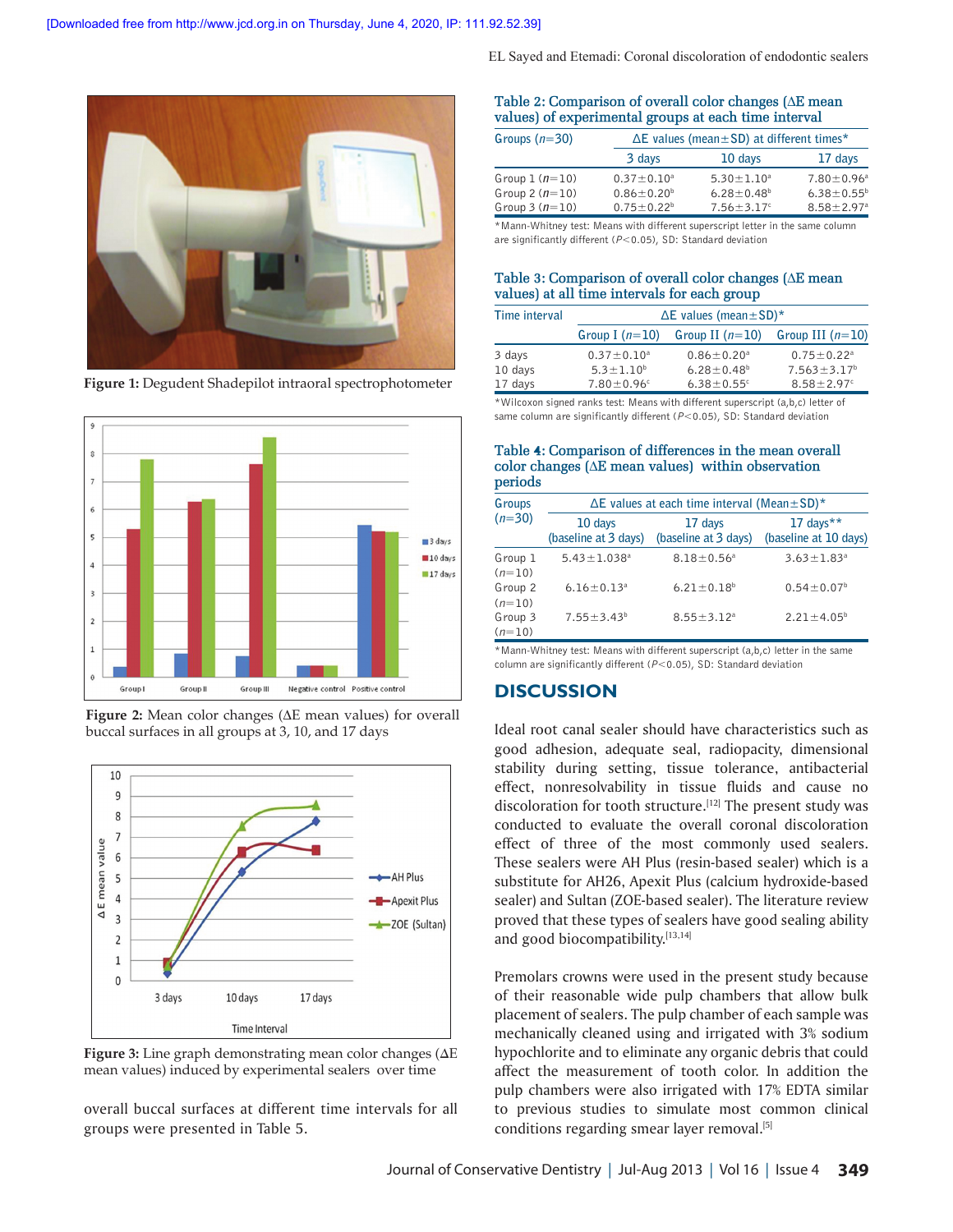EL Sayed and Etemadi: Coronal discoloration of endodontic sealers

| <b>Shades</b> | Shades of overall buccal surfaces (%) |             |             |                 |             |             |                  |             |             |
|---------------|---------------------------------------|-------------|-------------|-----------------|-------------|-------------|------------------|-------------|-------------|
|               | Group I                               |             |             | <b>Group II</b> |             |             | <b>Group III</b> |             |             |
|               | 3 days %                              | 10 days $%$ | 17 days $%$ | $3$ days $%$    | 10 days $%$ | 17 days $%$ | $3$ days $%$     | 10 days $%$ | 17 days $%$ |
| A,            | 100                                   |             |             | 100             | 40          | 50          | 100              | 30          |             |
| A,            |                                       |             |             |                 | 50          | 50          |                  | 20          | 40          |
| $A_{\lambda}$ |                                       |             |             |                 |             |             |                  | 50          | 50          |
| B.            |                                       | 50          | 10          |                 | 10          |             |                  |             |             |
| C,            |                                       | 50          | 20          |                 |             |             |                  |             |             |
| D,            |                                       |             | 70          |                 |             |             |                  |             |             |

**Table 5: Percentages of the closest shade match to overall buccal surfaces in all groups at all time intervals as indicated by Shadepilot spectrophotometer**

In the present study, two control groups were utilized to test the ability of coronal dentin and enamel to transmit the color induced by materials that placed into the pulp chamber. The results obtained from the control groups may indicate that the dentin and enamel have the ability to transmit the color of the material placed in the pulp chamber. Application of sealer into the pulp chambers was similar to that of previous studies.[4,9,10]

Spectrophotometry is an objective and more reliable method alternative to the subjective (visual) method of assessing color.<sup>[15-17]</sup> Spectrophotometers are extremely sensitive devices which can determine minute color changes that are not even clinically observable. These color changes can also be detected much earlier when compared to the traditional visual assessment of tooth color.<sup>[17,18]</sup> For these reasons, it was decided to use spectrophotometric analysis in the current study for evaluating tooth discoloration determining CIE L\*A\*B\* variables and delta E ( $\Delta E$ ) as well as closest shades using an intraoral spectrophotometer (Shadepilot).

The exact time interval for tooth discoloration to occur resulting from root canal therapy is still not documented. The required time for discoloration to be clinically observed depends on many factors that include the thickness of the remaining dentin, the quality and quantity of the sealer, and the presence of the smear layer.<sup>[19]</sup> Previous studies revealed that coronal tooth discoloration resulting from endodontic materials takes place from seven weeks after obturation $[4]$ to several months.[9,10,20] Differences in the results of the previous studies could be attributed to the methodologies employed. In the present study, the discoloration effect of the sealers was determined at short periods (3, 10, and 14 days) to test prompt staining effect of sealers. In each group, the color of each sample was determined before sealer placement to act as a baseline for calculating the color change at each subsequent time interval. In addition, the color of samples at 3 and 10 days was also taken as a base to evaluate color change from 3 to 10 days and from 10 to 17 days, respectively.

The results indicated that all tested sealers did not show any evident of coronal discoloration after 3 days. This could be explained by the sealers that may penetrate into dentinal tubules, due to smear layer removal, did not show immediate chemical changes that could affect their colors. All sealers showed clinically observable coronal discoloration at 10 days ( $\Delta E > 3.5$ ) which progressively increased with time. This was in contrast to the results of previous studies in which tooth discoloration occurred after longer times. $[4,9,10,20,21]$  This could be largely explained by the difference in methodology utilized to prepare the experimental samples and the method of color analysis. Some of these studies did not attempt to remove the smear layer, which could reduce the rate of sealer penetration through the dentin.<sup>[9,10]</sup> In the current study, sealer penetration within dentinal tubules was not evaluated, so it was difficult to confirm the ability of the tested sealers to penetrate dentinal tubules. However, there is controversy among authors where some of them concluded that sealers<sup>[9]</sup> did not penetrate the dentinal tubules, while others $[22]$  showed that the pathway by which staining materials can diffuse from the canal is through dentinal tubules.

The current results indicated that Sultan sealer displayed the greatest overall coronal discoloration and these were similar to the findings of previous studies. $[4,9,10]$  The cause of severe discoloration observed with ZOE sealer may be probably due to the presence of eugenol, which forms a bond with zinc oxide. Free or even bound eugenol changes chemically (oxidizes) and darkens with time.<sup>[10,23]</sup> Although AH Plus is silver-free and advertised as nonstaining compared to its predecessor AH26, it caused more overall coronal discoloration (grayish discoloration) than Apexit Plus sealer (reddish brown discoloration). Some authors found the same results but with AH26 sealer.<sup>[24]</sup> Therefore, it can be argued that the silver ions were not the sole reason for tooth discoloration caused by AH26 and some ingredients in AH Plus could be the cause of this grayish discoloration.<sup>[20]</sup> The literature lacks evidence regarding the staining potential of AH Plus; therefore, additional research is required to investigate the constituents of AH Plus that might be responsible for the discoloration of endodontically treated teeth. The highest color changes in 3-10 days were for Sultan ( $\Delta E = 7.55$ ), while the lowest color change was for AH Plus ( $\Delta E = 5.43$ ), and Apexit